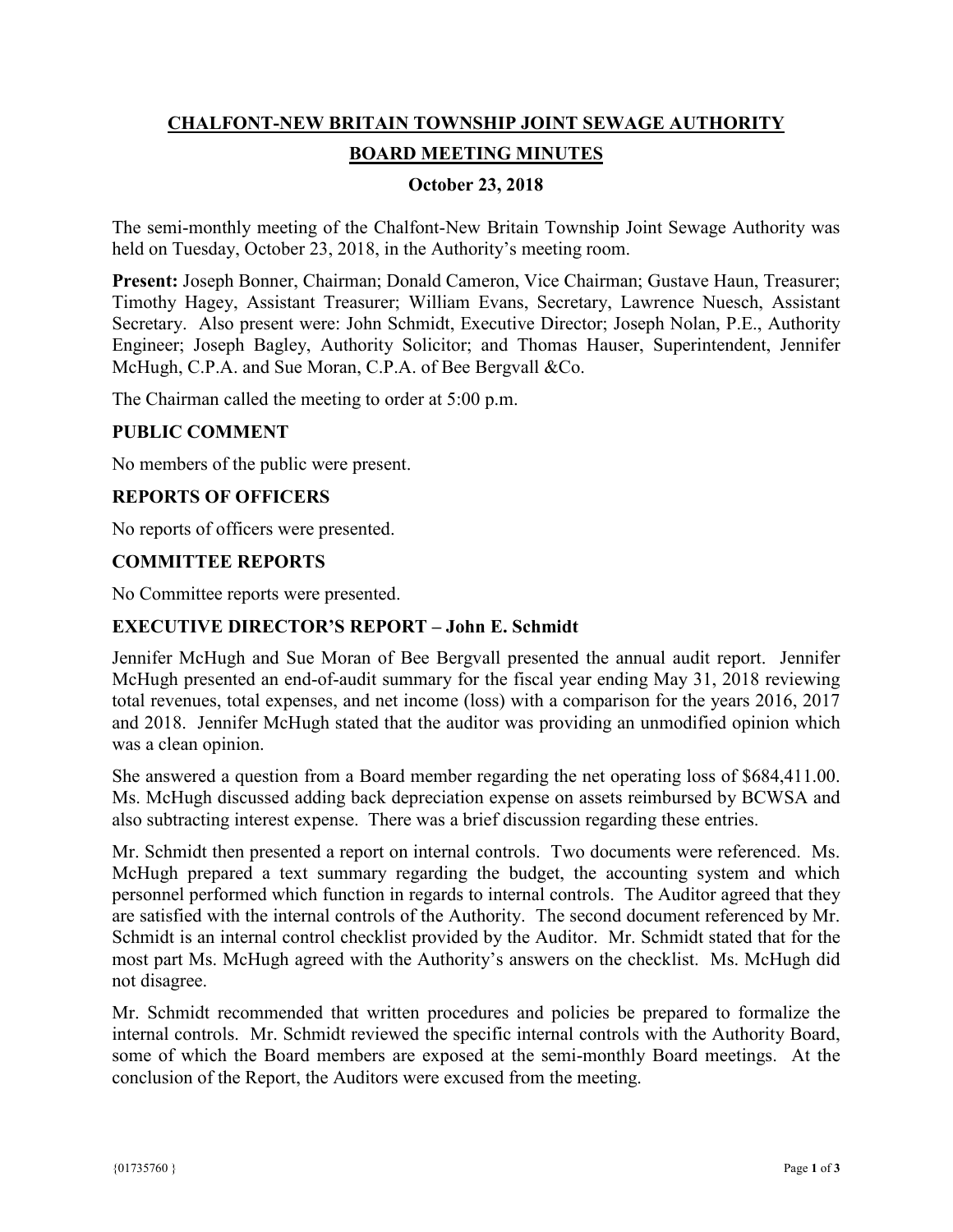Mr. Schmidt next presented the revised budget for the 2018-2019 Fiscal Year. He reviewed with the Board that the Preliminary Budget was approved at the end of March. Mr. Schmidt reported on items that had changed since March including sewer rental and BCWSA operating agreement figures (lowered because the actual figures have been received by now). Mr. Schmidt also noted interest rates are up. He modified road crew wages re-allocating which personnel were split between the collection system and the plant. As a result, some of the expenses have shifted from the collection system to the plant because certain employees are no longer working in the collection system anymore. Plant wages were lowered a little bit because there is still no electrician hired but one is still being sought. Mr. Schmidt also reported on the other expenses varying from the March Preliminary Budget. In summary, total expenses were up 1% from last year. Mr. Schmidt also reported on capital expenses changing from the Preliminary Budget. Lastly, he reviewed the Phase III plant upgrades, the changes in tapping fees and the other revised numbers for 2018-2019.

**MOTION:** It was moved by Mr. Cameron and **SECONDED** by Mr. Nuesch to approve the Revised 2018-2019 Budget. The Motion was unanimously adopted.

Mr. Schmidt noted that the October 9 minutes have been distributed and asked for any changes. No revisions were suggested.

Mr. Schmidt reported that Wisler Pearlstine was requesting an approximately 3.25% increase in its hourly rate beginning in January 2019. The new rate would be \$155.00. A proposed Resolution for adoption in January was prepared and submitted to the Authority.

Mr. Schmidt reported that the PMAA dinner banquet will be held on Thursday, November 15 and he asked for any Board member who could attend to notify him.

Mr. Schmidt reported that the annual Authority Engineer report will be provided next month by Mr. Nolan.

# **SUPERINTENDENT'S REPORT – Thomas Hauser**

Mr. Hauser reported that treatment plant operations for the month of September were considered normal.

Precipitation: 7.7 inches Average Daily Flow: 4.99 MGD Peak Day Flow: 10.2 MG

Mr. Hauser reported that personnel rebuilt one of the thickened sludge pumps. There was a brief power outage on September 11 just as a utility water pump was starting up. It was discovered that the electrical contractor had not set the trip points on the breakers causing the plant's main breaker to trip. The DAFT controller stopped working. The old RAS pump was pulled apart to remove build-up of debris in impellers. There was continued trouble-shooting of ongoing SCADA issues. Mr. Hauser reported contractors chasing a loop in the system. Two back-up power supplies were repaired for the remote SCADA system panels.

In the plant, pump station maintenance was performed. Five final meter readings were read. Six new sewer connections were inspected. Cycle "A" deduct and usage meters were read.